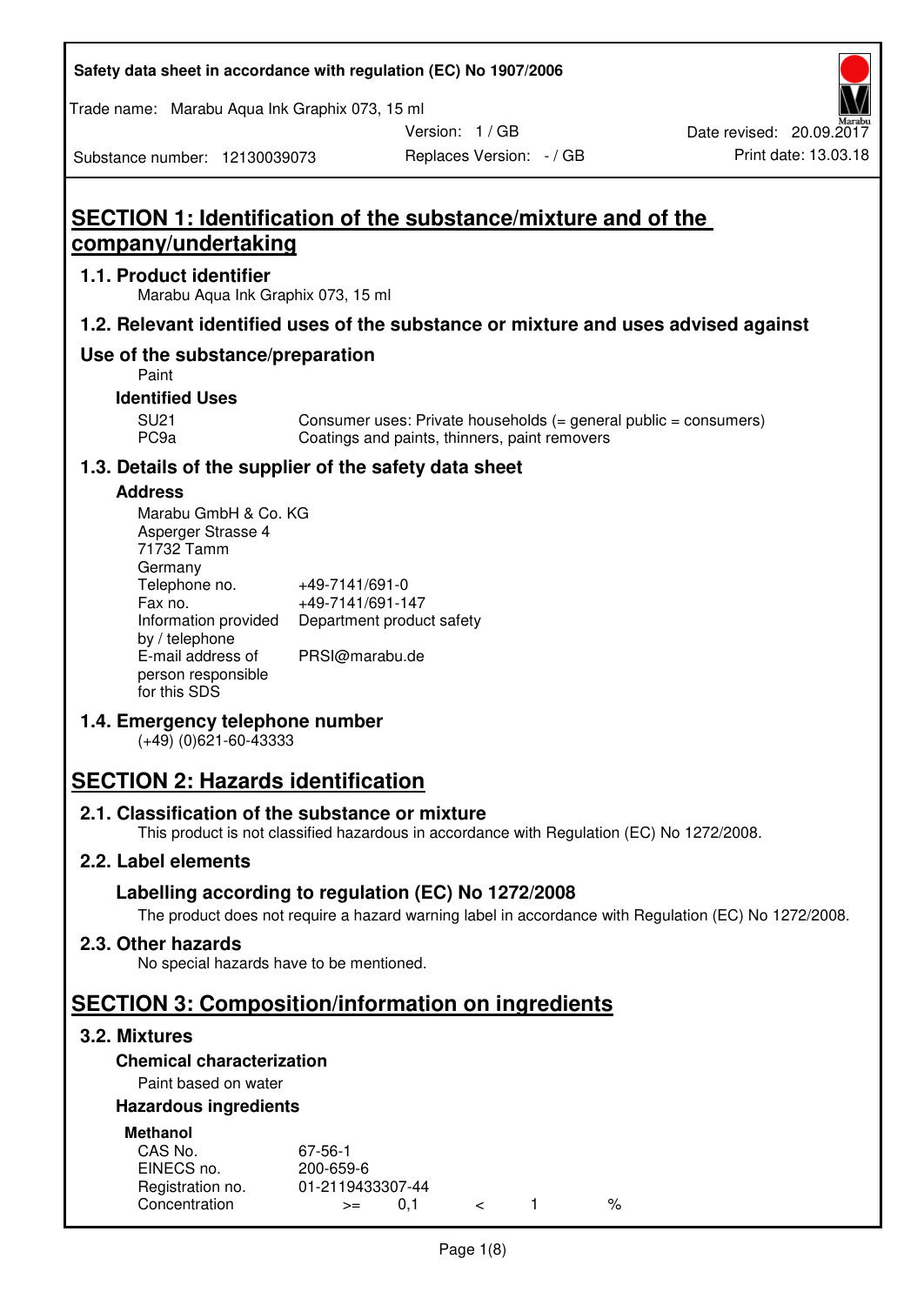| Safety data sheet in accordance with regulation (EC) No 1907/2006                                                        |                                                                                      |               |                                                  |                                                                                                            |
|--------------------------------------------------------------------------------------------------------------------------|--------------------------------------------------------------------------------------|---------------|--------------------------------------------------|------------------------------------------------------------------------------------------------------------|
| Trade name: Marabu Aqua Ink Graphix 073, 15 ml                                                                           |                                                                                      |               |                                                  |                                                                                                            |
| Substance number: 12130039073                                                                                            |                                                                                      | Version: 1/GB | Replaces Version: - / GB                         | Date revised: 20.09.2017<br>Print date: 13.03.18                                                           |
| Classification (Regulation (EC) No. 1272/2008)                                                                           | Flam. Liq. 2<br>Acute Tox. 3<br>Acute Tox. 3<br>Acute Tox. 3<br>STOT SE <sub>1</sub> |               | H <sub>225</sub><br>H331<br>H311<br>H301<br>H370 |                                                                                                            |
| Concentration limits (Regulation (EC) No. 1272/2008)                                                                     | STOT SE 2<br>STOT SE 1                                                               | H371<br>H370  | $>= 3 < 10$<br>$>= 10$                           |                                                                                                            |
| <b>SECTION 4: First aid measures</b>                                                                                     |                                                                                      |               |                                                  |                                                                                                            |
| 4.1. Description of first aid measures                                                                                   |                                                                                      |               |                                                  |                                                                                                            |
| After skin contact<br>Wash with plenty of water and soap. Do NOT use solvents or thinners.                               |                                                                                      |               |                                                  |                                                                                                            |
| After eye contact                                                                                                        |                                                                                      |               |                                                  |                                                                                                            |
|                                                                                                                          |                                                                                      |               |                                                  | Separate eyelids, wash the eyes thoroughly with water (15 min.). In case of irritation consult an oculist. |
| <b>After ingestion</b>                                                                                                   |                                                                                      |               |                                                  |                                                                                                            |
| medical treatment.                                                                                                       |                                                                                      |               |                                                  | Rinse mouth thoroughly with water. If larger amounts are swallowed or in the event of symptoms take        |
| 4.2. Most important symptoms and effects, both acute and delayed<br>Until now no symptoms known so far.                  |                                                                                      |               |                                                  |                                                                                                            |
| 4.3. Indication of any immediate medical attention and special treatment needed                                          |                                                                                      |               |                                                  |                                                                                                            |
| Hints for the physician / treatment<br>Treat symptomatically                                                             |                                                                                      |               |                                                  |                                                                                                            |
| <b>SECTION 5: Firefighting measures</b>                                                                                  |                                                                                      |               |                                                  |                                                                                                            |
| 5.1. Extinguishing media                                                                                                 |                                                                                      |               |                                                  |                                                                                                            |
| Suitable extinguishing media<br>Carbon dioxide, Foam, Sand, Water                                                        |                                                                                      |               |                                                  |                                                                                                            |
| 5.2. Special hazards arising from the substance or mixture<br>black smoke                                                |                                                                                      |               |                                                  | In the event of fire the following can be released: Carbon dioxide (CO2); Carbon monoxide (CO); dense      |
| 5.3. Advice for firefighters                                                                                             |                                                                                      |               |                                                  |                                                                                                            |
| <b>Other information</b><br>Collect contaminated fire-fighting water separately, must not be discharged into the drains. |                                                                                      |               |                                                  |                                                                                                            |
| <b>SECTION 6: Accidental release measures</b>                                                                            |                                                                                      |               |                                                  |                                                                                                            |
| 6.1. Personal precautions, protective equipment and emergency procedures<br>No particular measures required.             |                                                                                      |               |                                                  |                                                                                                            |
| 6.2. Environmental precautions<br>No particular measures required.                                                       |                                                                                      |               |                                                  |                                                                                                            |
| 6.3. Methods and material for containment and cleaning up<br>Clean preferably with a detergent - avoid use of solvents.  |                                                                                      |               |                                                  |                                                                                                            |
| 6.4. Reference to other sections                                                                                         |                                                                                      |               |                                                  |                                                                                                            |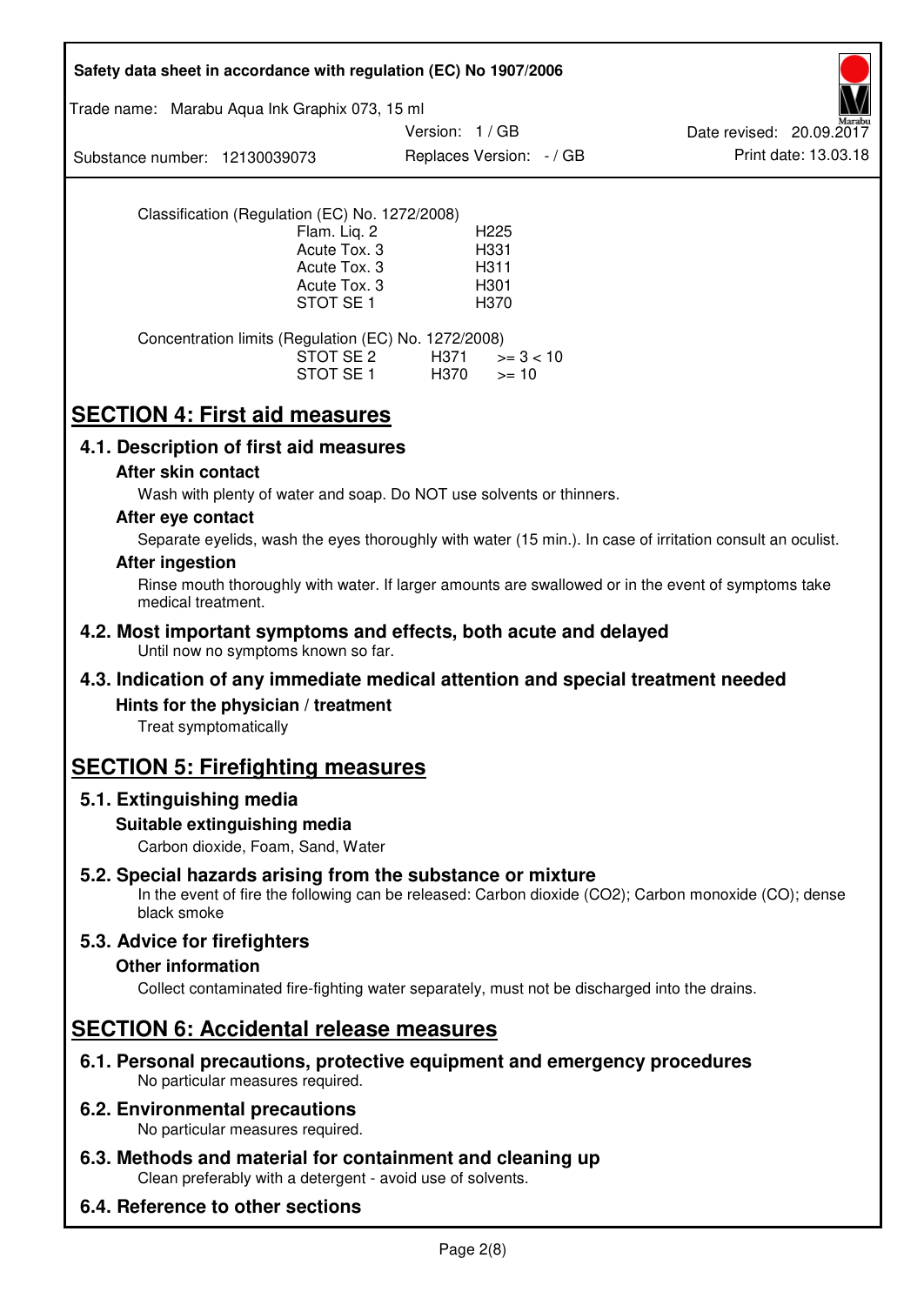| Safety data sheet in accordance with regulation (EC) No 1907/2006                                                                                                                                                              |                          |                          |
|--------------------------------------------------------------------------------------------------------------------------------------------------------------------------------------------------------------------------------|--------------------------|--------------------------|
| Trade name: Marabu Aqua Ink Graphix 073, 15 ml                                                                                                                                                                                 |                          |                          |
|                                                                                                                                                                                                                                | Version: 1 / GB          | Date revised: 20.09.2017 |
| Substance number: 12130039073                                                                                                                                                                                                  | Replaces Version: - / GB | Print date: 13.03.18     |
| Information regarding Safe handling, see Section 7. Information regarding personal protective measures,<br>see Section 8. Information regarding waste disposal, see Section 13.<br><b>SECTION 7: Handling and storage</b>      |                          |                          |
| 7.1. Precautions for safe handling                                                                                                                                                                                             |                          |                          |
| <b>Advice on safe handling</b>                                                                                                                                                                                                 |                          |                          |
| Avoid skin and eye contact. Smoking, eating and drinking shall be prohibited in application area.<br>Advice on protection against fire and explosion<br>No special measures required.                                          |                          |                          |
| 7.2. Conditions for safe storage, including any incompatibilities                                                                                                                                                              |                          |                          |
| Requirements for storage rooms and vessels<br>Store in frostfree conditions.                                                                                                                                                   |                          |                          |
| Storage class according to TRGS 510<br>Storage class according to<br>12 <sup>°</sup><br><b>TRGS 510</b>                                                                                                                        | Non-combustible liquids  |                          |
| 7.3. Specific end use(s)<br>Paint                                                                                                                                                                                              |                          |                          |
| <b>SECTION 8: Exposure controls/personal protection</b>                                                                                                                                                                        |                          |                          |
| 8.1. Control parameters                                                                                                                                                                                                        |                          |                          |
| <b>Other information</b>                                                                                                                                                                                                       |                          |                          |
| There are not known any further control parameters.                                                                                                                                                                            |                          |                          |
| 8.2. Exposure controls                                                                                                                                                                                                         |                          |                          |
| <b>Exposure controls</b>                                                                                                                                                                                                       |                          |                          |
| Provide adequate ventilation.                                                                                                                                                                                                  |                          |                          |
| <b>Respiratory protection</b>                                                                                                                                                                                                  |                          |                          |
| Not necessary.<br><b>Hand protection</b>                                                                                                                                                                                       |                          |                          |
| Not necessary.                                                                                                                                                                                                                 |                          |                          |
| In case of intensive contact wear protective gloves.<br>There is no one glove material or combination of materials that will give unlimited resistance to any<br>individual or combination of chemicals.                       |                          |                          |
| For prolonged or repeated handling nitrile rubber gloves with textile undergloves are required.<br>Material thickness<br>$\, > \,$                                                                                             | 0,5<br>mm                |                          |
| Breakthrough time<br>$\lt$<br>The breakthrough time must be greater than the end use time of the product.                                                                                                                      | 30<br>min                |                          |
| The instructions and information provided by the glove manufacturer on use, storage, maintenance and                                                                                                                           |                          |                          |
| replacement must be followed.<br>Gloves should be replaced regularly and if there is any sign of damage to the glove material.<br>Always ensure that gloves are free from defects and that they are stored and used correctly. |                          |                          |
| The performance or effectiveness of the glove may be reduced by physical/ chemical damage and poor<br>maintenance.<br>Barrier creams may help to protect the exposed areas of the skin, they should however not be applied     |                          |                          |
| once exposure has occurred.<br>Eye protection                                                                                                                                                                                  |                          |                          |
| Not necessary.                                                                                                                                                                                                                 |                          |                          |
| <b>Body protection</b>                                                                                                                                                                                                         |                          |                          |
| Not applicable.                                                                                                                                                                                                                |                          |                          |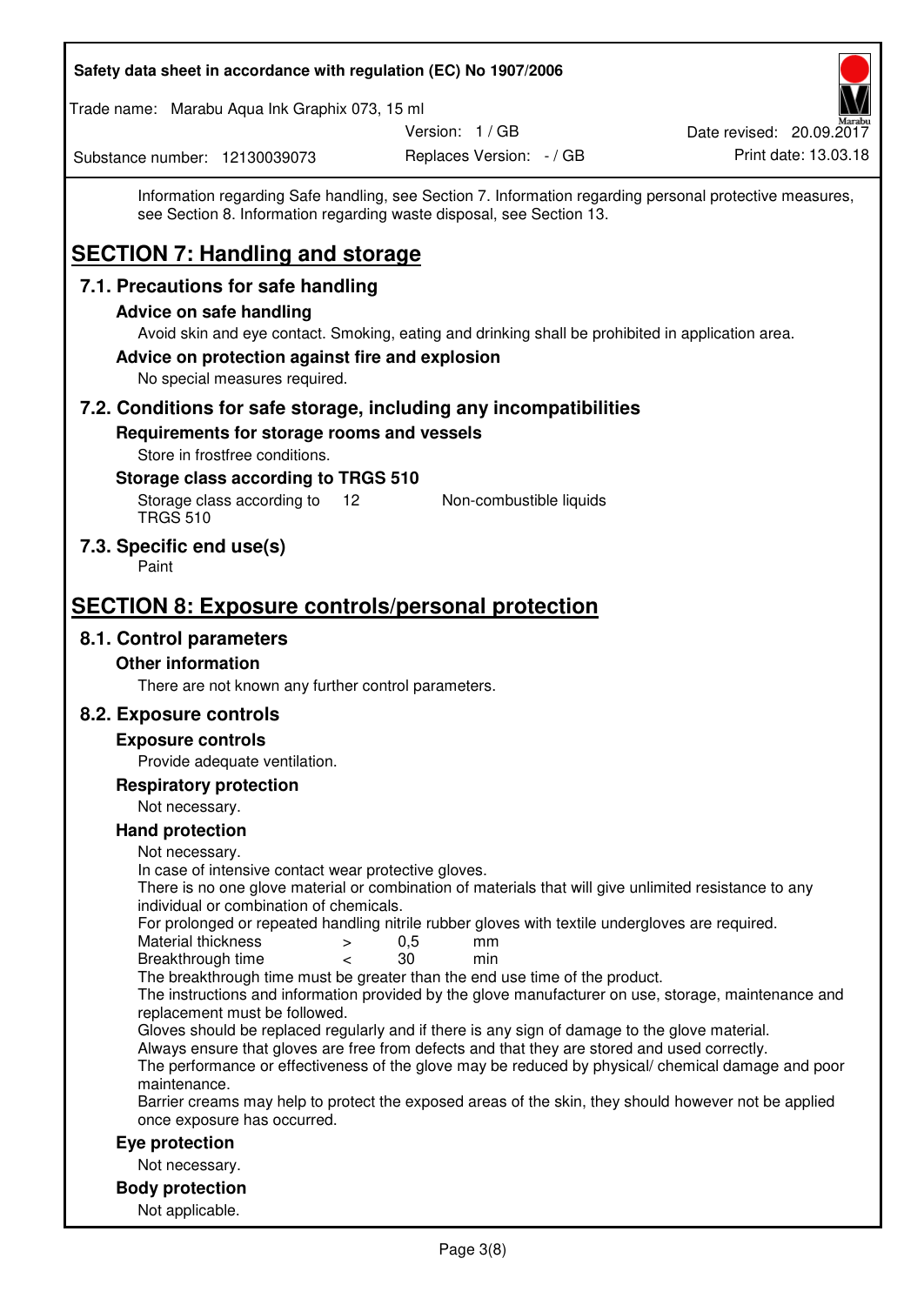| Substance number: 12130039073           |                                                            | Replaces Version: - / GB |
|-----------------------------------------|------------------------------------------------------------|--------------------------|
|                                         | <b>SECTION 9: Physical and chemical properties</b>         |                          |
|                                         | 9.1. Information on basic physical and chemical properties |                          |
| Form                                    | liquid                                                     |                          |
| <b>Colour</b>                           | coloured                                                   |                          |
| <b>Odour</b>                            | odourless                                                  |                          |
| <b>Odour threshold</b>                  |                                                            |                          |
| Remarks                                 | No data available                                          |                          |
| <b>Melting point</b>                    |                                                            |                          |
| Remarks                                 | not determined                                             |                          |
| <b>Freezing point</b>                   |                                                            |                          |
| Remarks                                 | not determined                                             |                          |
| Initial boiling point and boiling range |                                                            |                          |
| Value                                   | 100<br>appr.                                               | °C                       |
| Pressure                                | 1.013                                                      | hPa                      |
| Source                                  | Literature value                                           |                          |
| <b>Flash point</b>                      |                                                            |                          |
| Remarks                                 | Not applicable                                             |                          |
| Evaporation rate (ether $= 1$ ) :       |                                                            |                          |
| Remarks                                 | not determined                                             |                          |
| Flammability (solid, gas)               |                                                            |                          |
| Not applicable                          |                                                            |                          |
|                                         | Upper/lower flammability or explosive limits               |                          |
| Remarks                                 | not determined                                             |                          |
| Vapour pressure                         |                                                            |                          |
| Value                                   | 23<br>appr.                                                | hPa                      |
| Temperature                             | 20                                                         | °۲                       |
| Method                                  | Value taken from the literature                            |                          |
| <b>Vapour density</b>                   |                                                            |                          |
| Remarks                                 | not determined                                             |                          |
| <b>Density</b>                          |                                                            |                          |
| Value                                   | 1,01                                                       | q/cm <sup>3</sup>        |
| Temperature                             | 20<br>DIN EN ISO 2811                                      | °C                       |
| Method                                  |                                                            |                          |
| Solubility in water                     |                                                            |                          |
| Remarks                                 | miscible                                                   |                          |
| Ignition temperature                    |                                                            |                          |
| Remarks                                 | not determined                                             |                          |
| <b>Viscosity</b>                        |                                                            |                          |
| Remarks                                 |                                                            |                          |
| Remarks                                 | not determined                                             |                          |
| 9.2. Other information                  |                                                            |                          |
| <b>Other information</b>                |                                                            |                          |

Trade name: Marabu Aqua Ink Graphix 073, 15 ml

Version: 1 / GB

Print date: 13.03.18

Date revised: 20.09.2017

# None known

# **SECTION 10: Stability and reactivity**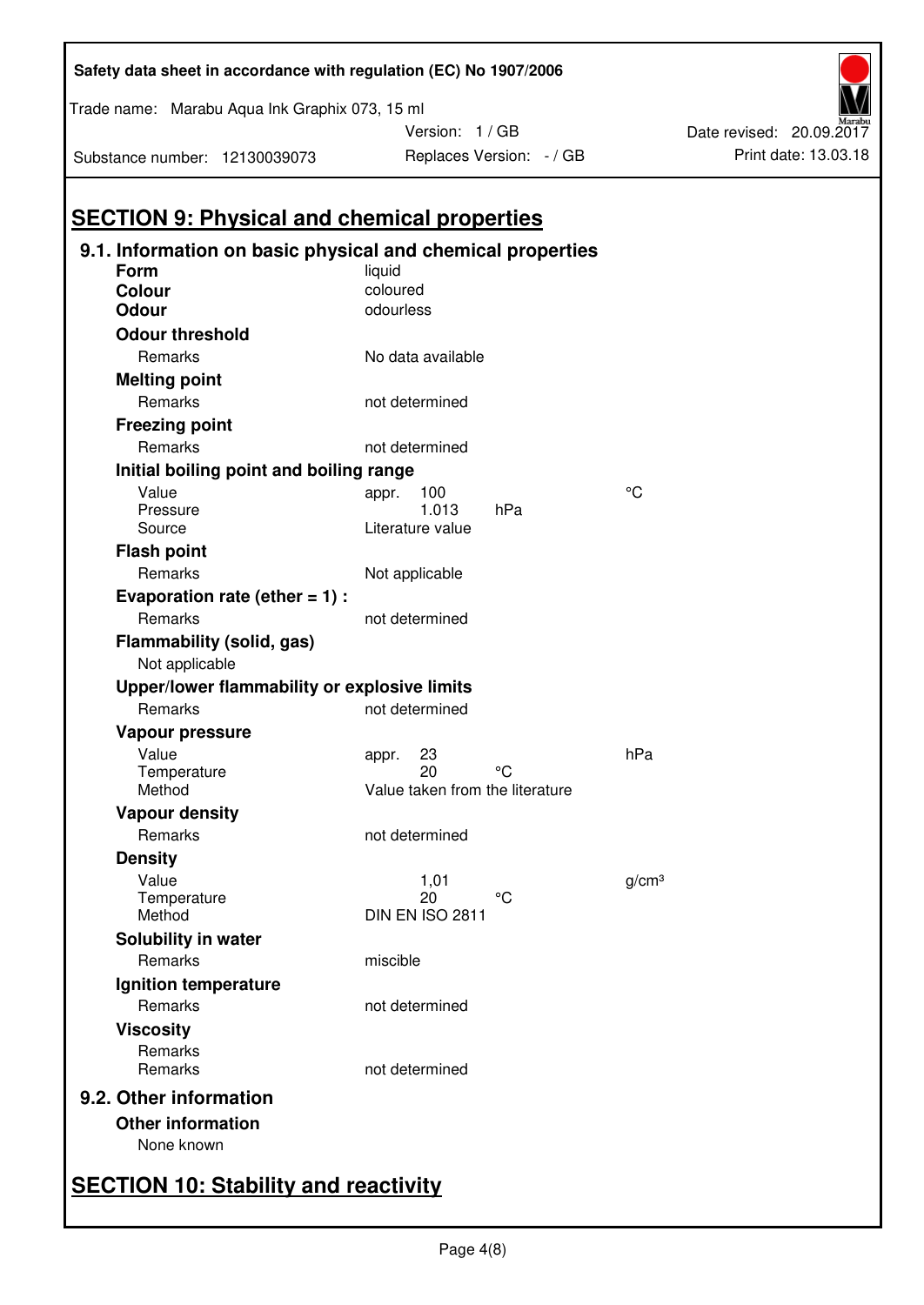| Safety data sheet in accordance with regulation (EC) No 1907/2006                    |                                                                                                    |                          |
|--------------------------------------------------------------------------------------|----------------------------------------------------------------------------------------------------|--------------------------|
| Trade name: Marabu Aqua Ink Graphix 073, 15 ml                                       |                                                                                                    |                          |
|                                                                                      | Version: 1 / GB                                                                                    | Date revised: 20.09.2017 |
| Substance number: 12130039073                                                        | Replaces Version: - / GB                                                                           | Print date: 13.03.18     |
| 10.1. Reactivity<br>None                                                             |                                                                                                    |                          |
| 10.2. Chemical stability<br>No hazardous reactions known.                            |                                                                                                    |                          |
| 10.3. Possibility of hazardous reactions<br>No hazardous reactions known.            |                                                                                                    |                          |
| 10.4. Conditions to avoid<br>No hazardous reactions known.                           |                                                                                                    |                          |
| 10.5. Incompatible materials<br>None                                                 |                                                                                                    |                          |
| 10.6. Hazardous decomposition products<br>No hazardous decomposition products known. |                                                                                                    |                          |
| <b>SECTION 11: Toxicological information</b>                                         |                                                                                                    |                          |
| 11.1. Information on toxicological effects                                           |                                                                                                    |                          |
| <b>Acute inhalational toxicity</b>                                                   |                                                                                                    |                          |
| Remarks                                                                              | Based on available data, the classification criteria are not met.                                  |                          |
| <b>Skin corrosion/irritation</b>                                                     |                                                                                                    |                          |
| Remarks                                                                              | Based on available data, the classification criteria are not met.                                  |                          |
| Serious eye damage/irritation                                                        |                                                                                                    |                          |
| Remarks                                                                              | Based on available data, the classification criteria are not met.                                  |                          |
| <b>Sensitization</b>                                                                 |                                                                                                    |                          |
| Remarks                                                                              | Based on available data, the classification criteria are not met.                                  |                          |
| <b>Mutagenicity</b>                                                                  |                                                                                                    |                          |
| Remarks                                                                              | Based on available data, the classification criteria are not met.                                  |                          |
| <b>Reproductive toxicity</b>                                                         |                                                                                                    |                          |
| Remarks                                                                              | Based on available data, the classification criteria are not met.                                  |                          |
| Carcinogenicity                                                                      |                                                                                                    |                          |
| Remarks                                                                              | Based on available data, the classification criteria are not met.                                  |                          |
| <b>Specific Target Organ Toxicity (STOT)</b>                                         |                                                                                                    |                          |
|                                                                                      |                                                                                                    |                          |
| Single exposure<br><b>Remarks</b>                                                    | Based on available data, the classification criteria are not met.                                  |                          |
| <b>Repeated exposure</b>                                                             |                                                                                                    |                          |
| Remarks                                                                              | Based on available data, the classification criteria are not met.                                  |                          |
| <b>Aspiration hazard</b>                                                             |                                                                                                    |                          |
|                                                                                      | Based on available data, the classification criteria are not met.                                  |                          |
| <b>Experience in practice</b>                                                        |                                                                                                    |                          |
| risk to health can be expected.                                                      | Provided all the recommended protective and safety precautions are taken, experience shows that no |                          |
| <b>Other information</b>                                                             |                                                                                                    |                          |
| There are no data available on the mixture itself.<br>1272/2008.                     | The mixture has been assessed following the additivity method of the GHS/CLP Regulation (EC) No    |                          |
| <b>SECTION 12: Ecological information</b>                                            |                                                                                                    |                          |

# Page 5(8)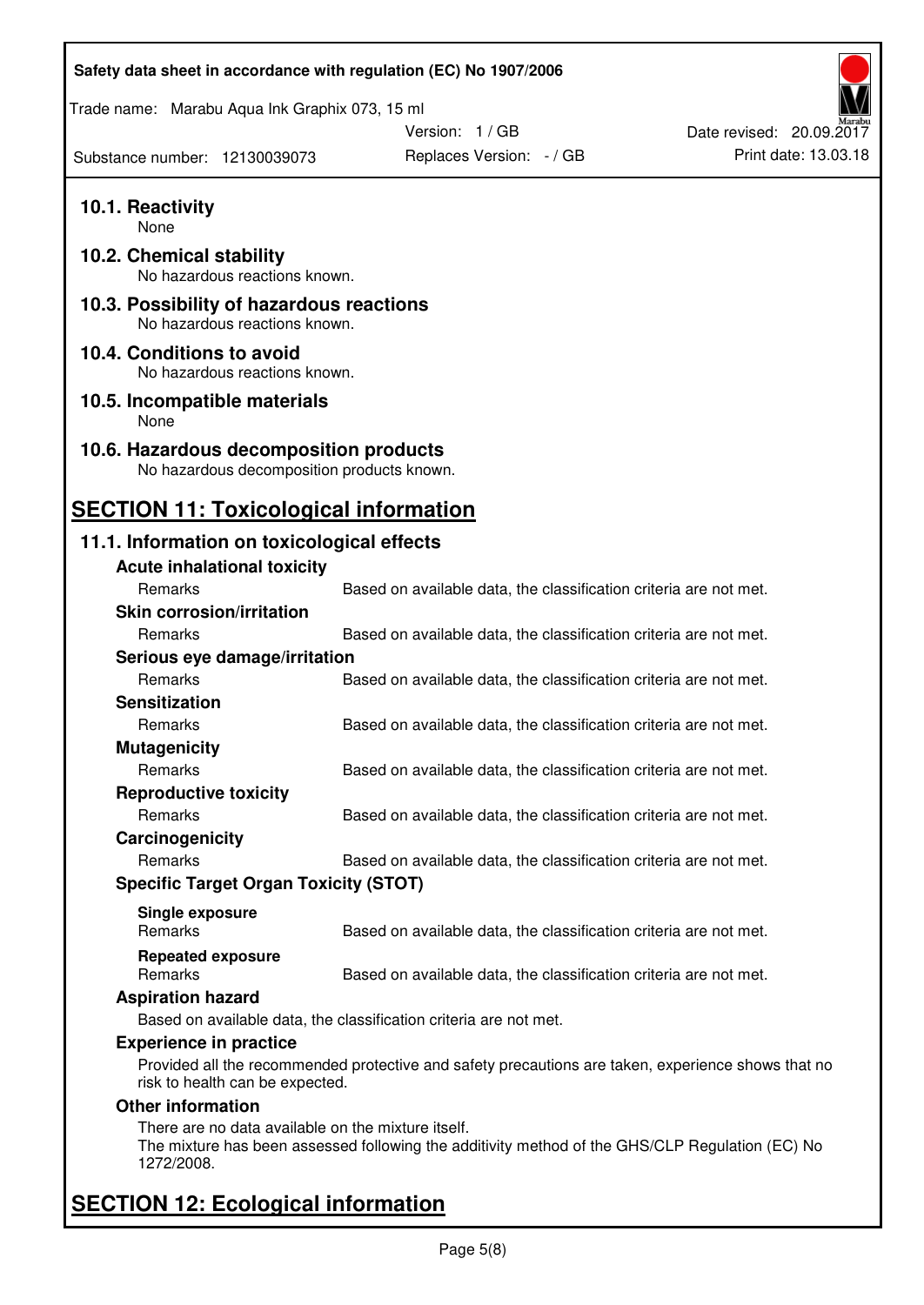Trade name: Marabu Aqua Ink Graphix 073, 15 ml

Version: 1 / GB

Substance number: 12130039073

Replaces Version: - / GB Print date: 13.03.18 Date revised: 20.09.2017

# **12.1. Toxicity**

#### **General information**

There are no data available on the mixture itself.Do not allow to enter drains or water courses.The mixture has been assessed following the summation method of the CLP Regulation (EC) No 1272/2008 and is not classified as dangerous for the environment.

# **12.2. Persistence and degradability**

#### **General information**

There are no data available on the mixture itself.

## **12.3. Bioaccumulative potential**

#### **General information**

There are no data available on the mixture itself.

#### **12.4. Mobility in soil**

#### **General information**

There are no data available on the mixture itself.

## **12.5. Results of PBT and vPvB assessment**

#### **General information**

There are no data available on the mixture itself.

# **12.6. Other adverse effects**

#### **General information**

There are no data available on the mixture itself.

# **SECTION 13: Disposal considerations**

## **13.1. Waste treatment methods**

#### **Disposal recommendations for the product**

The product can be placed with other household refuse. Small residues in containers can be washed-out with water and put into the drainage system.

#### **Disposal recommendations for packaging**

Packaging that cannot be cleaned should be disposed off as product waste. Completely emptied packagings can be given for recycling.

# **SECTION 14: Transport information**

#### **Land transport ADR/RID**

Non-dangerous goods **14.1. UN number**  UN - **14.2. UN proper shipping name**  -

#### **14.3. Transport hazard class(es) Class** Label

| 14.4. Packing group         |   |
|-----------------------------|---|
| Packing group               |   |
| Transport category          | O |
| 14.5. Environmental hazards |   |

# **Marine transport IMDG/GGVSee**

-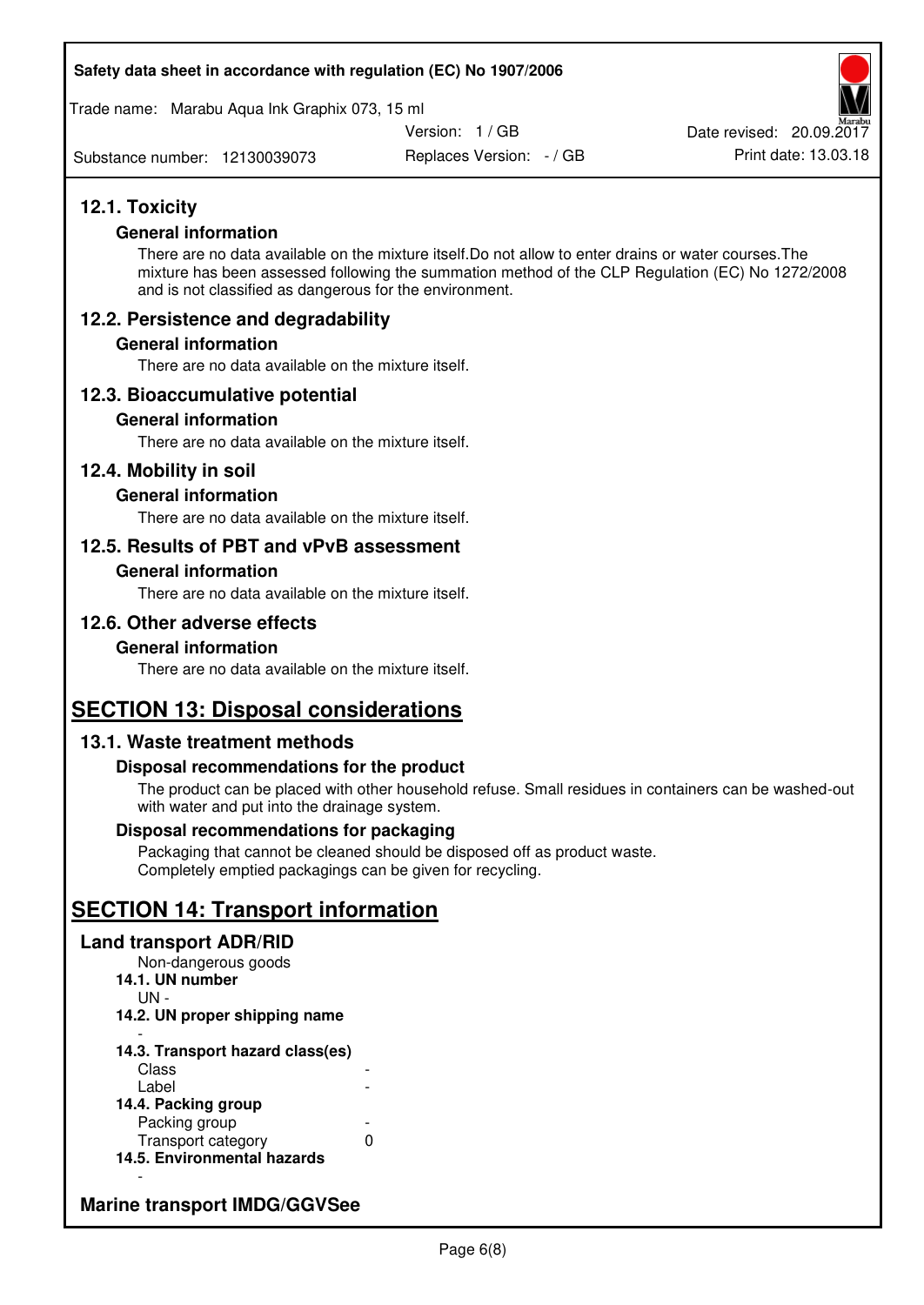| Safety data sheet in accordance with regulation (EC) No 1907/2006                                                                                                                                                                                                                                                                                                               |      |                          |     |                          |
|---------------------------------------------------------------------------------------------------------------------------------------------------------------------------------------------------------------------------------------------------------------------------------------------------------------------------------------------------------------------------------|------|--------------------------|-----|--------------------------|
| Trade name: Marabu Aqua Ink Graphix 073, 15 ml                                                                                                                                                                                                                                                                                                                                  |      |                          |     |                          |
|                                                                                                                                                                                                                                                                                                                                                                                 |      | Version: 1/GB            |     | Date revised: 20.09.2017 |
| Substance number: 12130039073                                                                                                                                                                                                                                                                                                                                                   |      | Replaces Version: - / GB |     | Print date: 13.03.18     |
| The product does not constitute a hazardous substance in sea transport.<br>14.1. UN number<br>$UN -$<br>14.2. UN proper shipping name                                                                                                                                                                                                                                           |      |                          |     |                          |
| 14.3. Transport hazard class(es)                                                                                                                                                                                                                                                                                                                                                |      |                          |     |                          |
| Class<br>Subsidiary risk                                                                                                                                                                                                                                                                                                                                                        |      |                          |     |                          |
| 14.4. Packing group                                                                                                                                                                                                                                                                                                                                                             |      |                          |     |                          |
| Packing group                                                                                                                                                                                                                                                                                                                                                                   |      |                          |     |                          |
| 14.5. Environmental hazards<br>no                                                                                                                                                                                                                                                                                                                                               |      |                          |     |                          |
| <b>Air transport ICAO/IATA</b><br>The product does not constitute a hazardous substance in air transport.<br>14.1. UN number<br>UN-<br>14.2. UN proper shipping name                                                                                                                                                                                                            |      |                          |     |                          |
| 14.3. Transport hazard class(es)                                                                                                                                                                                                                                                                                                                                                |      |                          |     |                          |
| Class<br>Subsidiary risk<br>14.4. Packing group<br>Packing group<br>14.5. Environmental hazards                                                                                                                                                                                                                                                                                 |      |                          |     |                          |
| Information for all modes of transport<br>14.6. Special precautions for user<br>Transport within the user's premises:<br>Always transport in closed containers that are upright and secure.<br>Ensure that persons transporting the product know what to do in the event of an accident or spillage.                                                                            |      |                          |     |                          |
| <b>Other information</b><br>14.7. Transport in bulk according to Annex II of Marpol and the IBC Code<br>no                                                                                                                                                                                                                                                                      |      |                          |     |                          |
| <b>SECTION 15: Regulatory information</b>                                                                                                                                                                                                                                                                                                                                       |      |                          |     |                          |
| 15.1. Safety, health and environmental regulations/legislation specific for the substance                                                                                                                                                                                                                                                                                       |      |                          |     |                          |
| or mixture                                                                                                                                                                                                                                                                                                                                                                      |      |                          |     |                          |
| <b>VOC</b>                                                                                                                                                                                                                                                                                                                                                                      |      |                          |     |                          |
| VOC (EU)<br>VOC (EU)                                                                                                                                                                                                                                                                                                                                                            | 0,57 | %<br>5,8                 | g/l |                          |
| <b>Other information</b>                                                                                                                                                                                                                                                                                                                                                        |      |                          |     |                          |
| The product does not contain substances of very high concern (SVHC).                                                                                                                                                                                                                                                                                                            |      |                          |     |                          |
| <b>Other information</b><br>All components are contained in the TSCA inventory or exempted.<br>All components are contained in the AICS inventory.<br>All components are contained in the PICCS inventory.<br>All components are contained in the DSL inventory.<br>All components are contained in the IECSC inventory.<br>All components are contained in the ENCS inventory. |      |                          |     |                          |
| 15.2. Chemical safety assessment<br>For this preparation a chemical safety assessment has not been carried out.                                                                                                                                                                                                                                                                 |      |                          |     |                          |